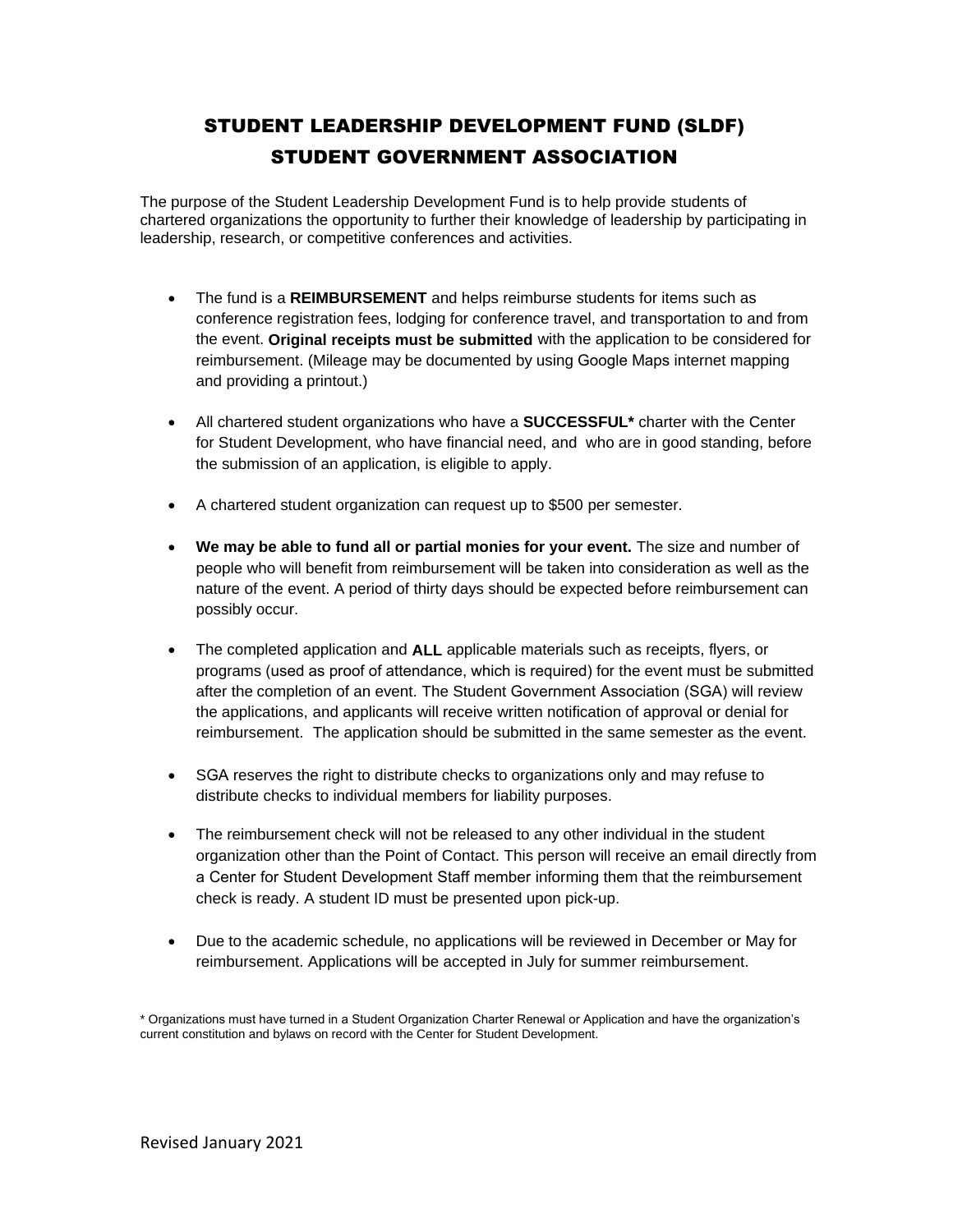### STUDENT LEADERSHIP DEVELOPMENT FUND APPLICATION REQUEST

Please type or PRINT clearly, illegible applications will not be reviewed!

**Original application and original receipts along with all applicable materials such as flyers or programs from the event, and one (1) copy of the application and receipts** must be submitted to the front desk of the Center for Student Development.

### **Organization Information**

|                                            | Student Organization in which check is to be written to: _______________________ |  |
|--------------------------------------------|----------------------------------------------------------------------------------|--|
|                                            | Student Identification # or Tax ID # of student organization: __________________ |  |
|                                            |                                                                                  |  |
| <b>Conference Information</b>              |                                                                                  |  |
|                                            |                                                                                  |  |
|                                            |                                                                                  |  |
|                                            |                                                                                  |  |
| Purpose of Attending (describe in detail): |                                                                                  |  |

\_\_\_\_\_\_\_\_\_\_\_\_\_\_\_\_\_\_\_\_\_\_\_\_\_\_\_\_\_\_\_\_\_\_\_\_\_\_\_\_\_\_\_\_\_\_\_\_\_\_\_\_\_\_\_\_\_\_\_\_\_\_\_\_\_\_\_\_\_\_ \_\_\_\_\_\_\_\_\_\_\_\_\_\_\_\_\_\_\_\_\_\_\_\_\_\_\_\_\_\_\_\_\_\_\_\_\_\_\_\_\_\_\_\_\_\_\_\_\_\_\_\_\_\_\_\_\_\_\_\_\_\_\_\_\_\_\_\_\_\_

| <b>Expenses</b>         |                       |                |    |                     |  |  |
|-------------------------|-----------------------|----------------|----|---------------------|--|--|
|                         | <b>Estimated Cost</b> | Quantity       |    | <b>Total Amount</b> |  |  |
| <b>Registration Fee</b> |                       |                | Ś  |                     |  |  |
| Lodging                 |                       |                | \$ | ۰                   |  |  |
| <b>Transportation</b>   |                       |                |    |                     |  |  |
|                         | <b>Estimated Cost</b> | Quantity       |    | <b>Total Amount</b> |  |  |
| <b>Car Rental</b>       |                       |                | ς  |                     |  |  |
| Gas/Mileage             |                       |                | \$ |                     |  |  |
| Airfare                 |                       |                | \$ |                     |  |  |
|                         |                       |                |    |                     |  |  |
|                         |                       | Grand Total \$ |    |                     |  |  |

 **Total amount requesting reimbursement: \$ \_\_\_\_\_ . \_\_\_ SGA Use Only: Reviewed on \_\_\_ / \_\_\_ / \_\_\_ & approved for \$ \_\_\_\_ . \_\_\_\_\_**

If you have any questions, please call (940) 898-3626 or visit the Center for Student Development in the Student Union.